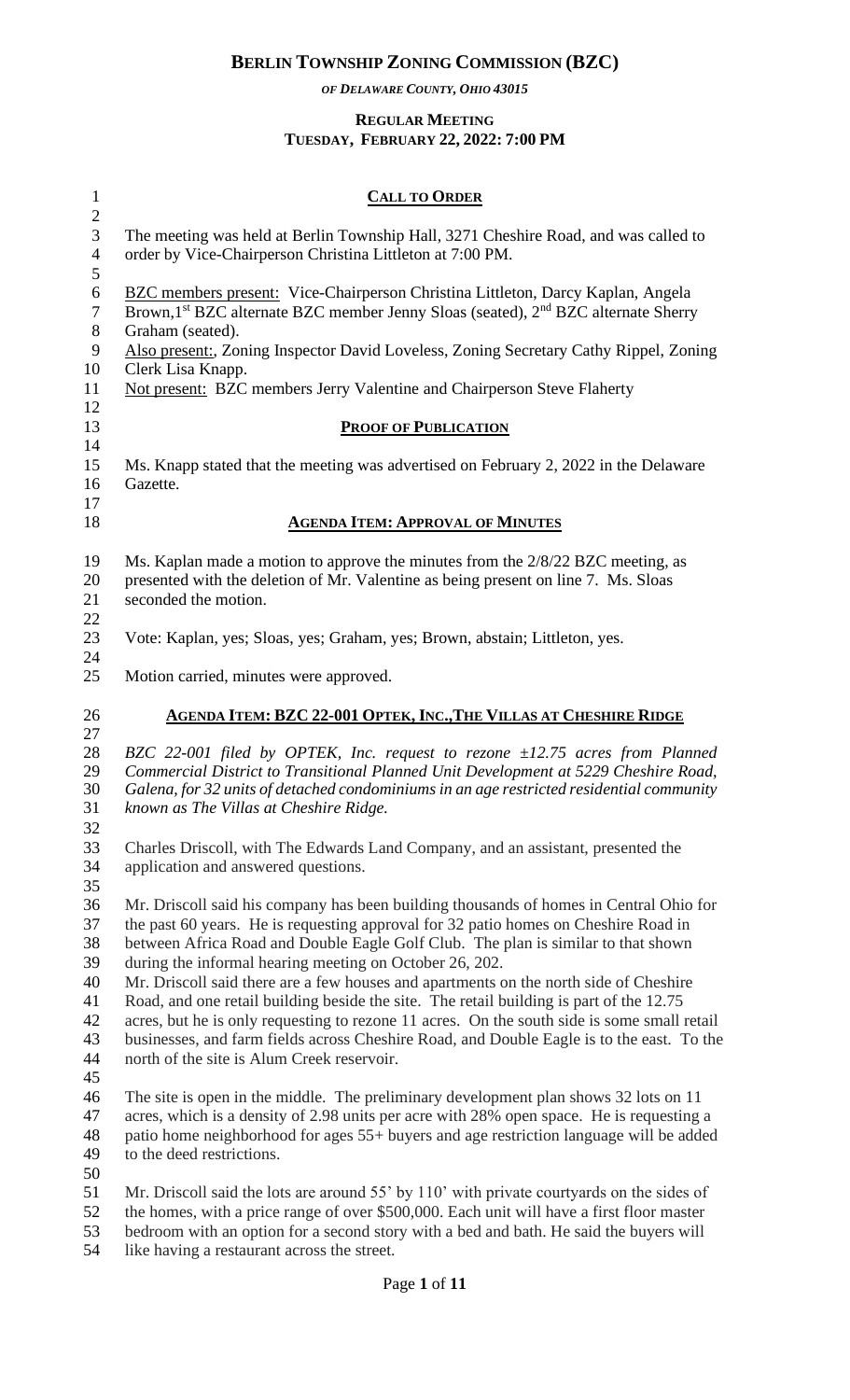*OF DELAWARE COUNTY, OHIO 43015*

### **REGULAR MEETING TUESDAY, FEBRUARY 22, 2022: 7:00 PM**

 Mr. Driscoll said there are a large number of young families moving into the township, but not many homes for parents and grandparents. This will fit that gap and provide new home amenities. There is an entrance off of Cheshire Road and a fire access on the east end.

 Mr. Driscoll said there will be a neighborhood gathering building and a fire pit, and most of the trees along Cheshire Road will be preserved in order to reduce the road noise. The larger open spaces around the commercial building on the southwest corner of the site have many trees. The fire department has asked that the leisure path to the north to facilitate access to the mountain bike trail at Alum Creek as they get calls for injured bikers frequently.

 Mr. Driscoll said section 4 of the application includes the development text, and there are only 2 divergences requested shown on page 10. The first is to request a reduction of the required separation of structures to be 14' rather than 24', which is still larger than the 10' minimum required by the Ohio Residential Fire Code. He said the Berlin Township fire department does not have a problem with the request. This allows the open space to be maximized.

 Mr. Driscoll said the second divergence request allows the sidewalk to be 3' behind the curb instead of 5'. The street trees will continue to between the sidewalk and the house. 

 Mr. Driscoll said section 6 of the application includes the site plan, utility plan, and landscaping plans. The landscaping plan shows a model home next to the pavilion, and also shows how the sidewalk and leisure trail form a loop around the community. The leisure trail will be extended to the east and west boundaries along Cheshire Road.

 Mr. Driscoll said this section shows the landscaping at the entrance, and the last page shows a typical unit landscaping. The outdoor living area is on the side of the units and would be fenced in for privacy.

 Mr. Driscoll said section 7 includes the design guidelines and the pavilion. Section 11 includes letters from utilities that shows they can provide service, and section 12 includes the stream and wetlands report, and section 13 has the traffic study that was approved by Delaware County. He said the Delaware County Regional Planning Commission has recommended conditional approval of the plan, with three comments.

 Mr. Driscoll said they were concerned about how street trees would live in a 3' tree lawn between the streets and the sidewalks. However, the trees would not be located there. They also asked that the houses be moved closer to Cheshire Road in order to have a village center concept. He objects to this because most walkable building centers have a 25 MPH speed. Cheshire Road is 45 MPH and is planned to be 5 lanes in the future. He did not think a walkable community that can cross Cheshire Road is feasible. 

 Mr. Driscoll said his customers would rather be next to the woods rather than out on Cheshire Road. The third comment was that the Delaware County Engineer would like to have the fire access on the east end of the project with full second access to Cheshire Road. However, the Delaware County Engineer responded that they are not requiring a second full access point.

 Mr. Driscoll said the density of 2.9 units/acre is higher than allowed, but the density for empty-nester neighborhoods is entirely different than single-family neighborhoods. These homes typically have 1-2 people living in them instead of 3-5 in a family home. His buyers generally do not drive during peak hours, which results in less stress on the roads. Also, the lack of school children reduces the impact of the development on the

school system.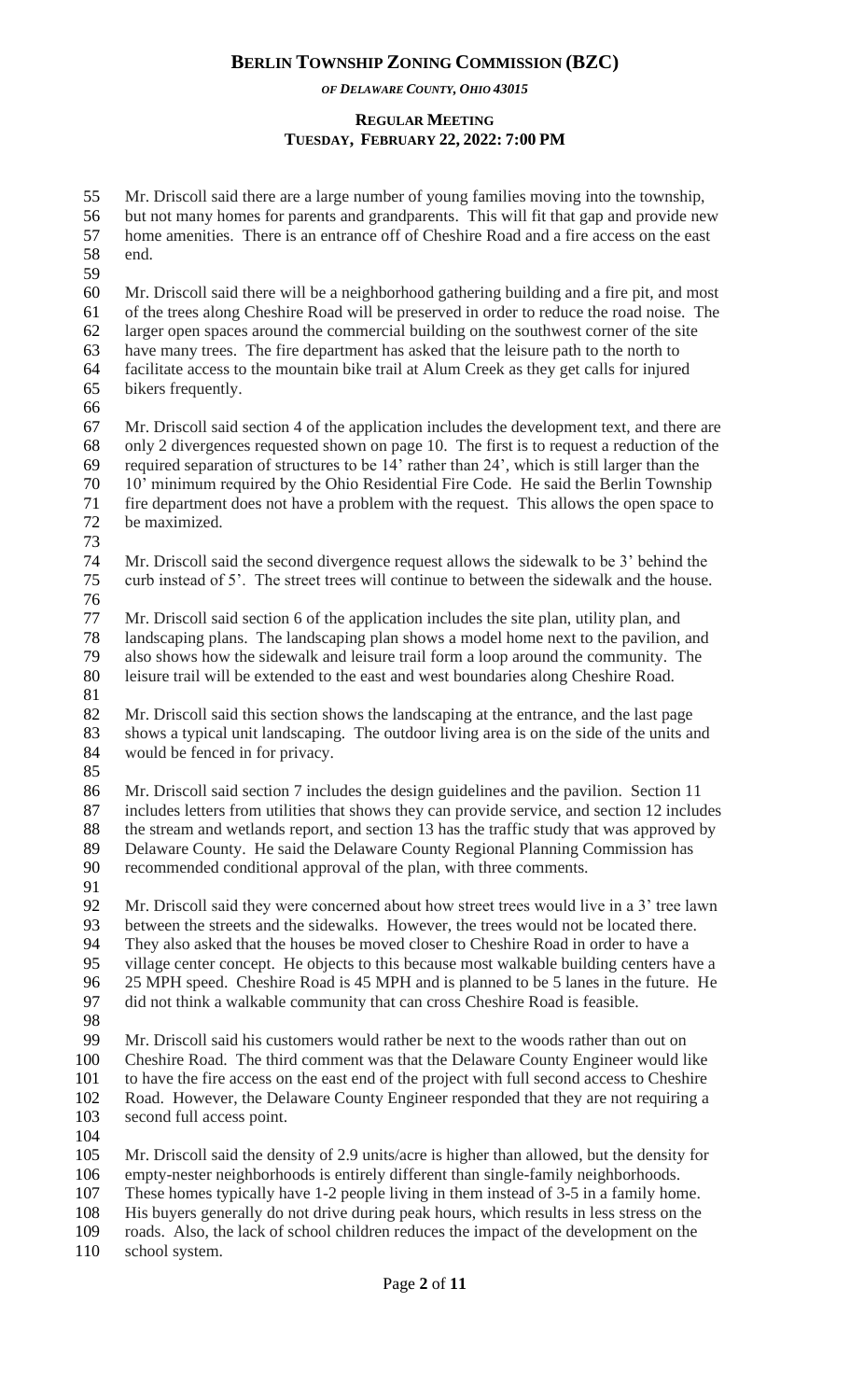*OF DELAWARE COUNTY, OHIO 43015*

## **REGULAR MEETING TUESDAY, FEBRUARY 22, 2022: 7:00 PM**

 Mr. Driscoll said this site is shown as neighborhood commercial on the townships comprehensive Land Use Plan. He believes that patio homes are needed much more than commercial development at this location and will generate much more taxes for the township and schools. At buildout, the expected tax valuation is \$16 million, which would generate \$472,000 per year for the schools and township. Mr. Driscoll said by contrast, the existing eight commercial properties paid a total of \$53,000 in taxes in 2021. The patio homes would generate nearly 9 times more taxes than the commercial properties do. He believes the development will help solve a need within the township and is in a location that makes sense for this type of development. 122 BZC Consideration 124 Ms. Kaplan asked to clarify what the applicant meant by stating the property sits on 12 acres but he is only seeking rezoning of 11 acres. Mr. Driscoll said the developer is purchasing 11 of the 12 acres. Ms. Kaplan said there is an existing building. Mr. Driscoll said it will stay as it is not part of the purchase. Ms. Brown said the map shows a retention pond in the back. The auditor's site shows a parking pad as well. She tried to determine the actual acreage, and it seems that the additional acre was included in the site, but she was no sure whether that was truly developable. She wondered whether the acre was included in the density calculations, and if it was, the acreage would be closer to 10, from a density perspective. 135 Mr. Driscoll said there is a formula for the gross and net density calculations, which are 2.9 and 3.94, respectively. Ms. Brown said that technically, it is just below 4 units per 137 acre, and when all 11 acres are considered, there is a green space issue that needs to be discussed. Ms. Kaplan said she is not comfortable with the density calculations from the developer, as they did not add up for her. Ms. Kaplan asked whether the roads would be private and whether it would be gated. Mr. Driscoll said the roads would be private and it would not be gated. Ms. Kaplan asked 143 about the age-restricted statement, which stated that a minimum of one person aged 55+ would need to live in each residence. However, there is no restriction on younger ages. 145 She has seen some that exclude people under the age of 20, for example. Mr. Driscoll said he used a federal agency's definition of age-restriction. Ms. Kaplan said that in section 7, second page regarding variances and appeals, she has never seen that before and she asked what it meant. Mr. Driscoll said it was a catch-all because development is not always precise. Ms. Kaplan asked for more precise density calculations. Ms. Sloas said a 10' wide trail across Cheshire Road is shown, and the applicant mentioned residents liking the convenience to the restaurants across the street. She asked if residents could cross over or whether they would drive over. Mr. Driscoll said the speed limit is high and it may be difficult to cross. Ms. Sloas asked whether all would be front loading garages. Mr. Driscoll said they would be. Ms. Sloas said she would not move the homes closer to Cheshire Road, and she does like the natural tree line and she did not want that to be disturbed. Ms. Littleton asked why the applicant was requesting a TPUD rather than the commercial that is indicated on the CLUP. Mr. Driscoll said that has been used in the township in the past.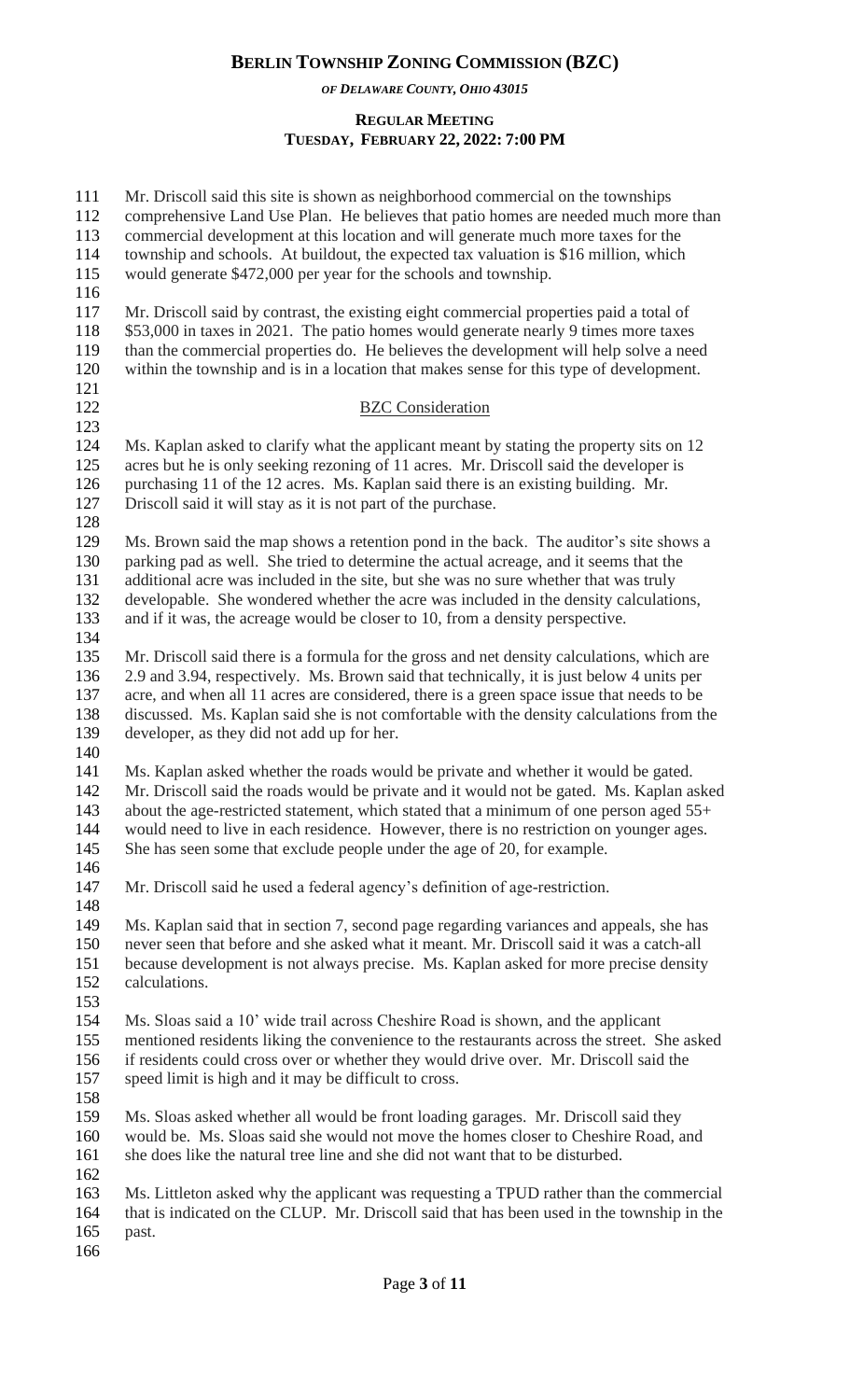*OF DELAWARE COUNTY, OHIO 43015*

#### **REGULAR MEETING TUESDAY, FEBRUARY 22, 2022: 7:00 PM**

 Ms. Littleton asked whether the property would be managed by one company, or whether they would have individual owners. Mr. Driscoll said there would be individual owners and a management company to manage it. There would be common areas that the company maintains. Ms. Littleton asked about the landscaping at the individual homes. The submitted photo shows the patios on the side and a flower bed across, but adjacent to a neighboring building. She asked whether all of that landscaping and the flowerbeds would be maintained by the condo association. Mr. Driscoll said the condo association would take are of all of that, with an option for residents to take are of their own flower beds. The white lines shown are fences for privacy in the courtyards. Ms. Littleton asked whether the person in the Bradbury would maintain the flowerbed adjacent to next door. Mr. Driscoll said that was correct, if they want to maintain it. Ms. Littleton asked why the applicant wanted to reduce the treelawn between the road and sidewalks. Mr. Driscoll said the open space is around the outsides of the rear and that would push the houses too far to the back so there was less trees, and there was no reason for it because nothing is being planted between the sidewalk and the street. It would provide more lawn area. Ms. Littleton asked about the existing streams. The one on the west side sees fine, but the one that comes into the northern edge at the cluster of the trees appears to have a steep decline where the stream is. She asked whether that would be maintained as part of the yards. Mr. Driscoll said the streams are small and dry. Ms. Littleton said they will have water in them. Ms. Brown agreed. Mr. Driscoll said that stream is at the bottom of a hill, and the cliff comes into the lots. Ms. Littleton said she is worried about yards eroding down into that and she asked how that would be addressed. Mr. Driscoll said that is a challenge and that they are living there and it stops at the end of the houses. The fence goes between the houses. Ms. Littleton was concerned about erosion and whether the soil would be amended. Mr. Driscoll said there are heavy woods there and any issues would be resolved. Ms. Littleton said there are houses near the streams. Mr. Driscoll said those lots were made to 202 be 50' deeper than the other lots to allow for the ravines. Ms. Littleton asked whether there would be chairs provided for the fire pit at the pavilion. Mr. Driscoll said he has not decided, but his most recent development did not provide chairs as they tend to walk away. Ms. Littleton said she likes the concept but did not think older people would want to haul camping chairs there. Mr. Driscoll said the parking lot is adjacent to it. Ms. Littleton asked what the parking spots near lot 6 were for. Mr. Driscoll said those are for visitors so they don't have to park on the street. Street parking is permitted on one side, he noted, as the roads are 27' wide. Ms. Littleton asked about the landscaping along Cheshire Road. She was glad to see the existing wooded areas would be maintained. The plan indicates additional plantings of only shade trees. She suggested adding some evergreens and other varieties of trees for more buffer and protection. She asked whether, in areas where evergreens are shown, there would be a mixture of evergreens in case of disease. Mr. Driscoll said they would be. 

 Ms. Littleton said the applicant had stated there would not be windows on the sides that look onto others' patios. Mr. Driscoll said that was correct. Ms. Littleton said another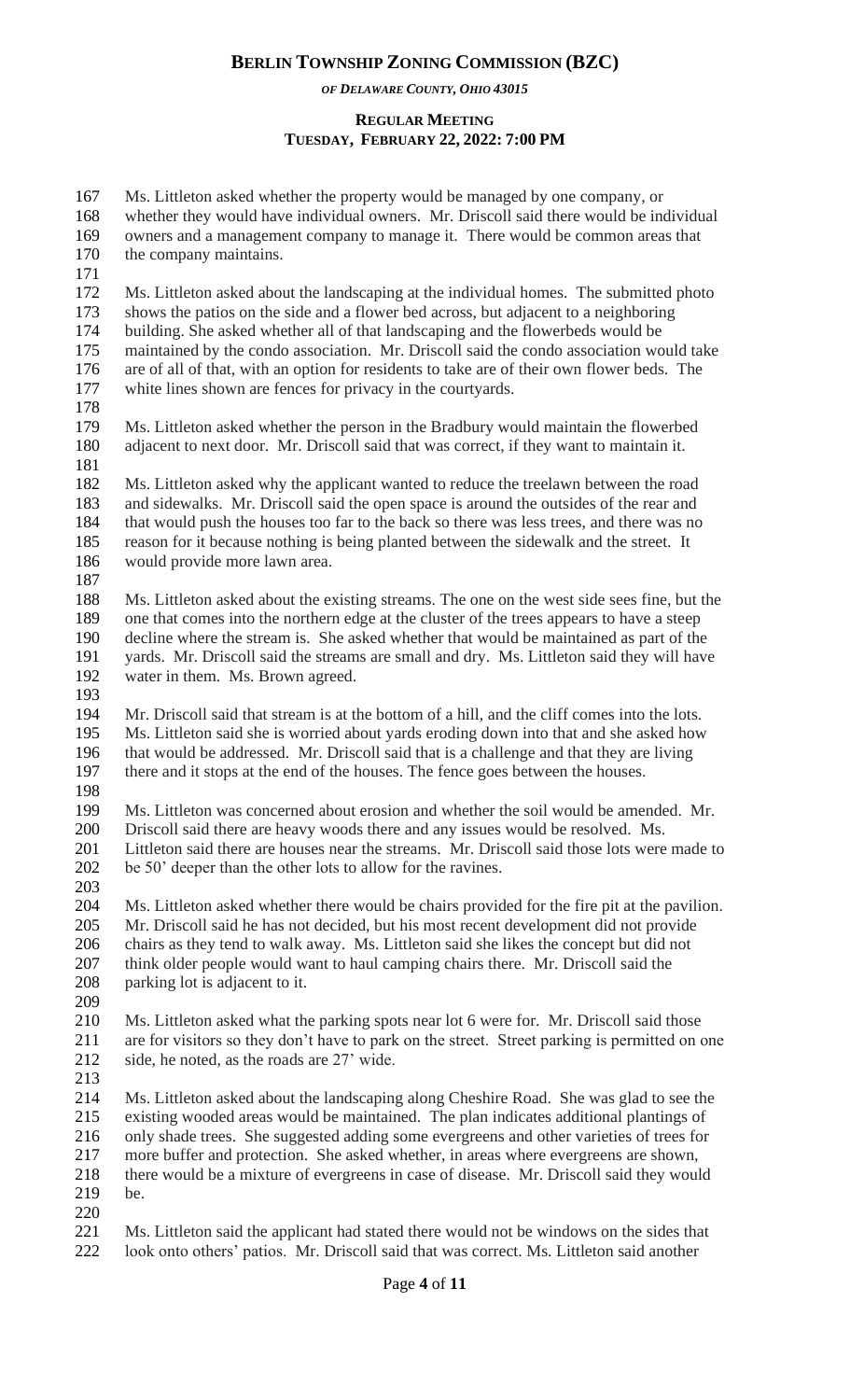*OF DELAWARE COUNTY, OHIO 43015*

#### **REGULAR MEETING TUESDAY, FEBRUARY 22, 2022: 7:00 PM**

| 223<br>224                                                  | part of the text indicates that patios may encroach into the setbacks, but in another area, it<br>states it encourages that patios are screened. Mr. Driscoll said patios are between the                                                                                                                                                                                                                                                                                                                                                                                                                                                                                                                                                                                     |
|-------------------------------------------------------------|-------------------------------------------------------------------------------------------------------------------------------------------------------------------------------------------------------------------------------------------------------------------------------------------------------------------------------------------------------------------------------------------------------------------------------------------------------------------------------------------------------------------------------------------------------------------------------------------------------------------------------------------------------------------------------------------------------------------------------------------------------------------------------|
| 225<br>226                                                  | houses so he did not know what setbacks would be encroached, so that was bad wording.                                                                                                                                                                                                                                                                                                                                                                                                                                                                                                                                                                                                                                                                                         |
| 227<br>228<br>229<br>230<br>231<br>232                      | Ms. Brown said the applicant is requesting a reduction from 25' to 14' between houses,<br>but the patio actually extends from the house a few feet. In reality, the distance may be<br>less than 14' and if it is screened in, it could catch on fire and spread. Mr. Driscoll said he<br>didn't know how that was different than bushes in front of or next to a home. Ms.<br>Littleton said the regulations are for houses and structures, not bushes.                                                                                                                                                                                                                                                                                                                      |
| 233<br>234<br>235<br>236<br>237                             | Ms. Kaplan said that a screened-in porch would be a structure. Mr. Driscoll said it would<br>be considered a structure for that purpose. Ms. Littleton said Section 4, page 6 indicates<br>that patios may encroach the setbacks. Section 7, exhibit A states that screened porches<br>are encourages on the rear or sides of the home.                                                                                                                                                                                                                                                                                                                                                                                                                                       |
| 238<br>239<br>240<br>241<br>242                             | Mr. Driscoll said the front porches are on the side. Ms. Littleton was concerned that the<br>screened porches could come out 10' further than the house and be screened in. Mr.<br>Driscoll said they would count as structure and would not encroach within the 14'<br>setback. Ms. Littleton asked that be clarified in the text. Ms. Brown said the wording<br>appears that the patio can receive a variance from the building setback.                                                                                                                                                                                                                                                                                                                                    |
| 243<br>244<br>245<br>246                                    | Ms. Littleton asked whether the existing building that is not part of the rezoning would be<br>owned by somebody else. Mr. Driscoll said that was correct.                                                                                                                                                                                                                                                                                                                                                                                                                                                                                                                                                                                                                    |
| 247<br>248<br>249<br>250                                    | Ms. Littleton said the rooflines and front elevations look very similar, and of the<br>examples provided, only one looks different. Variation is important. Mr. Driscoll said<br>the initial plans indicated a certain style of gable and that was amended and hipped roofs<br>were added as well. Ms. Littleton asked for additional variation.                                                                                                                                                                                                                                                                                                                                                                                                                              |
| 251<br>252<br>253<br>254<br>255<br>256<br>257               | Ms. Brown was concerned about the overall plan and usable green space. The township<br>likes to incorporate truly usable green space. She appreciates the walking trail, but much<br>of the green space is grouped away into an area that would not really benefit the<br>residents. The point is to truly be able to utilize and the green space rather than simply<br>using it as a visual. That was discussed at the informal meeting and it has not changed.                                                                                                                                                                                                                                                                                                              |
| 258<br>259<br>260<br>261<br>262<br>263<br>264<br>265<br>266 | Ms. Brown said there will be a fence that goes against the back of the structures, and that<br>is more green space behind that is not easily accessible. It does not feel as though the<br>green space has actually been incorporated through the community. It feels as though it<br>has been lumped into a few areas where it may or may not be usable. It has been bumped<br>to the side and the community has been placed on the brown area of the auditor's map.<br>She is very concerned about the erosion that could occur along the back of the homes, as<br>the topography shows a $9/20$ that drops off to $9/100$ at the back, which is a significant<br>drop. A large portion of the green space is located in the back and it does not benefit the<br>community. |
| 267<br>268<br>269<br>270<br>271                             | Ms. Brown said she does like the fact that the neighborhood is protected by the trees and<br>adjacent to the state park, but the green space is not incorporated for the residents' use.<br>The residents will want to be active and doing things. The paths are not enough, and<br>residents will not want to risk crossing Cheshire Road.                                                                                                                                                                                                                                                                                                                                                                                                                                   |
| 272<br>273<br>274<br>275<br>276<br>$\sqrt{27}$              | Mr. Driscoll asked what she would like to add. Ms. Brown said more green space needs<br>to be pulled in, and there are too many units. The units are on top of each other. The<br>space referred to as the pavilion is actually also the mail kiosk. The pavilion was<br>suggested as a gathering space for the community, as there will not be a pool or                                                                                                                                                                                                                                                                                                                                                                                                                     |

 pickleball courts, unlike other communities that have space that can truly be enjoyed by residents.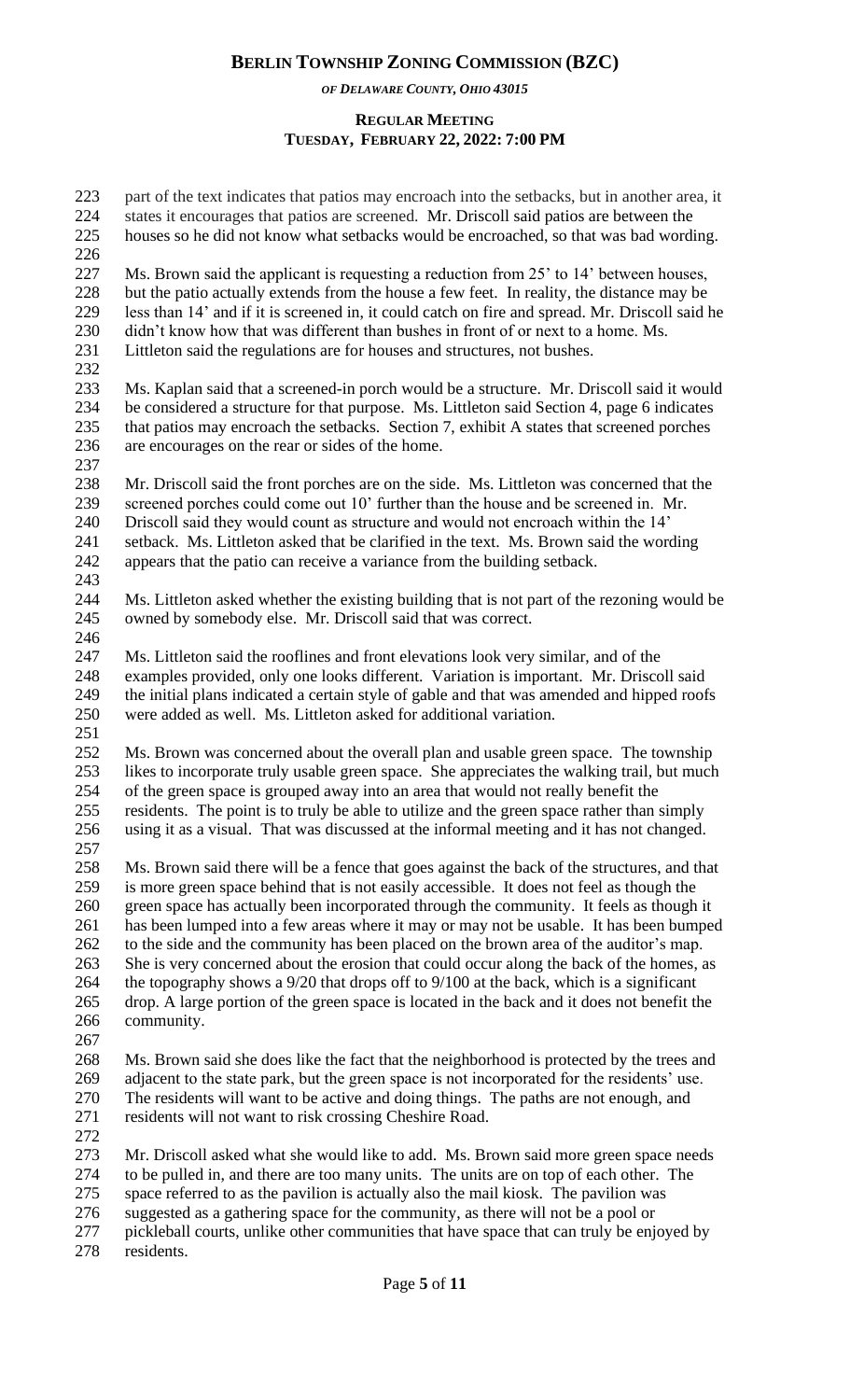*OF DELAWARE COUNTY, OHIO 43015*

#### **REGULAR MEETING TUESDAY, FEBRUARY 22, 2022: 7:00 PM**

 Ms. Brown said no dimensions were provided for the pavilion, and that will be necessary. She requested a plan be provided with the dimensions and details for the pavilion area, fire pit, etc. She would like to see usable green space with activity areas and places to meet. Mr. Driscoll said there is a 100+ acres of woods adjacent. Ms. Brown said that is not a gathering space. She would like to have a community feel within this area.

 Mr. Driscoll asked whether this type of product had been approved in the past in the township with more amenities than this one has, and he asked what kind of common areas and amenities those had. Ms. Littleton said there were large pavilions, parks and usable green space for recreation and dog walking. It was not just a path through a wooded area. Ms. Brown said many of the patio home communities are so popular because they have common areas.

- Ms. Brown said the wording for the 14' side yard setback and screened porches needs to be defined.
- Ms. Brown said there is a desire for this kind of product to keep grandparents close. However, there are few amenities with this development.
- 
- Ms. Graham asked about benches to relax near the walking areas. Mr. Driscoll said there will be some benches. Ms. Graham said she understands the desire for the open space and preserving the trees, but the houses are too densely packed in. She is also concerned about the pavilion. She suggested a retaining wall around the fire pit area for natural seating. She suggested removing lot 31 in order to provide more space for people to move around.
- 

 Ms. Graham said she loves the fact that this is a different type of community that allows for grandparents to be close to their grandchildren, and she likes the tax benefits. She would like the plan to be tweaked to better accommodate the needs. She did not think the fencing being in between the homes was a good idea, given that they are so densely packed. Mr. Driscoll said it was for safety as well for older residents, to keep people off the patios from the park and trail behind them.

 Ms. Graham said regarding the mountain bike trail, that is not conducive for walking. She asked whether there would there be signage warning that it is a mountain bike trail.

- Mr. Driscoll said that signage could be provided. Ms. Brown said EMS trails are
- typically marked as such and there is one on Sherman Road.
- 

 Ms. Graham asked whether the developer will require a certain percentage of homes will 318 be required to have the two stories with bed and bath upstairs elevation in order to provide variety. Mr. Driscoll said it typically works out that way anyway, with ab provide variety. Mr. Driscoll said it typically works out that way anyway, with about half and half.

- Ms. Graham asked what the timeline would be. Mr. Driscoll said it would be started in the late summer.
- 

 Ms. Rippel asked whether the erosion issue would be addressed during the final development plan, as well as the signage.

#### Public Comment

328<br>329 Todd Voss, 6209 Cheshire Road, representing Double Eagle Golf Club, said that in theory, somebody who is 55+ could get married and have a child, and the proposed homes would fit him perfectly fine. Only one person needs to be 55+, but it could be younger families. He does want to be a great neighbor, but the tax numbers are off a little bit, and he doesn't think the \$53,000 quoted is correct.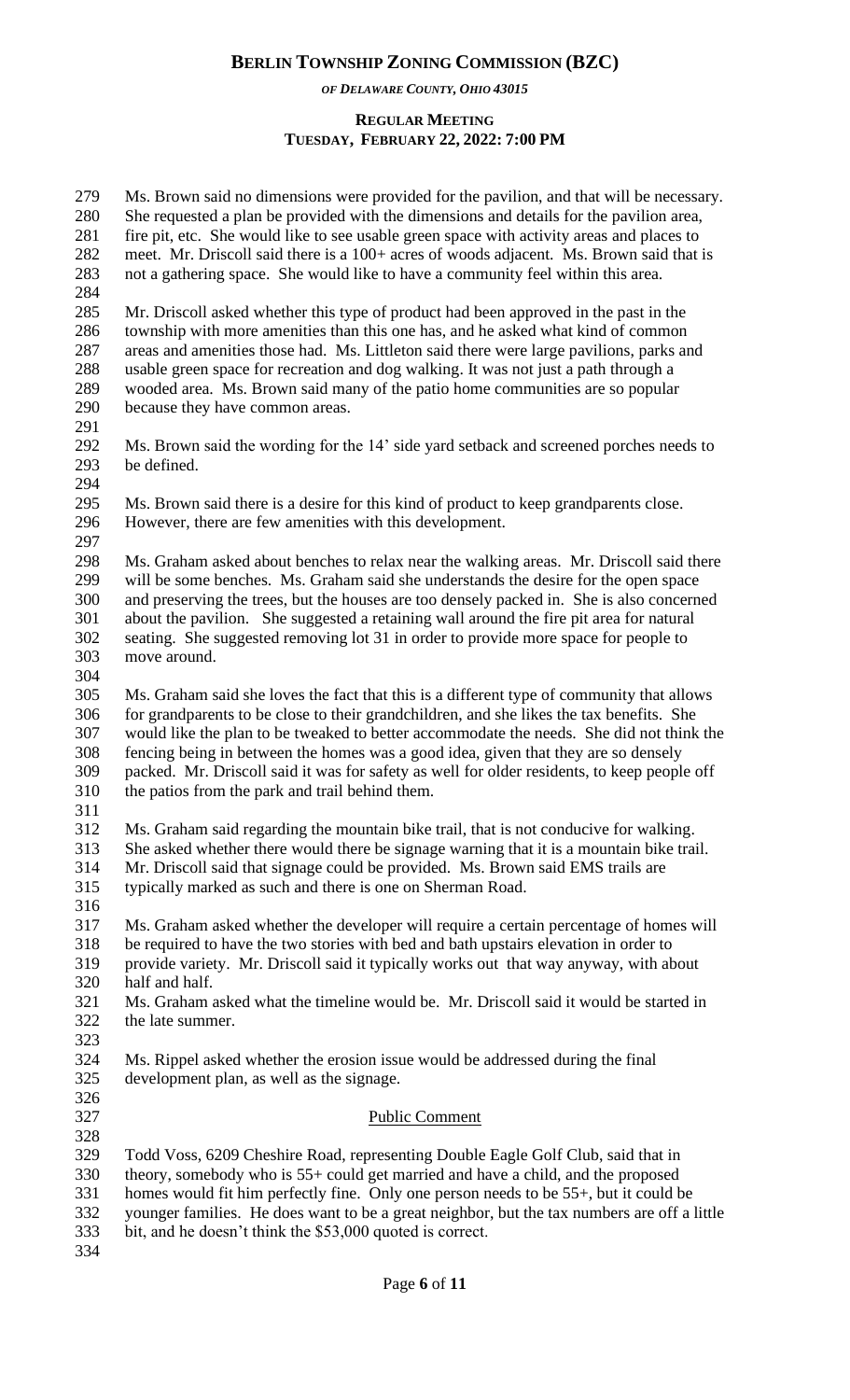*OF DELAWARE COUNTY, OHIO 43015*

#### **REGULAR MEETING TUESDAY, FEBRUARY 22, 2022: 7:00 PM**

 James Zaiser, 5205 Cheshire Road, said there is a flood zone that will put the water into his backyard, eroding his driveway. There is a flood zone all the way to the lake. The developers need to be held to the standards. He said there is no way the flooding will be stopped, and he already has an issue with ponding.

Mr. Driscoll said the water would be controlled by engineering.

 Ms. Littleton said regarding the dry creek bed, during large storm events, they can flood and become dangerous. She said the Army Corp of Engineers controls most of those ravines, and they are allowed to back them up to Alum Creek, and they get full very fast. Dan said he has never seen that creek bed dry.

 Susan Boisvert, 3560 Berlin Station, asked whether there had been an environmental impact study done on the effect on Alum Creek and the associated stress for the construction phase of the project. Mr. Driscoll said the engineering has not been done yet as this is the zoning phase.

 Ms. Boisvert asked whether there would be an emphasis on using native trees, bushes and shrubs, as opposed to non-native species. Ms. Littleton said there is a list of acceptable trees. 

 Jacob Rinehart, 5256 Finch Lane, said she did not see a need for this high-density housing in this area. This whole area is getting developed. That is one of the only areas left for commercial business to expand into and she sees this area as more of a use for investment for small businesses because this is a prime tourist area. She would like to see the area used for shops, cafes or family entertainment uses.

 Don Mann, 5110 Cheshire Road, asked how traffic would be handled outside of the residents who don't drive much. 

- Mr. Driscoll said they are anticipating 70 ins and outs during rush hour.
- 

 Kim Trackler, 5210 Finch Lane, said kids will live at the development, regardless of age restrictions. 55 is not too old to have children. Her neighborhood is 21 homes on around 9-10 acres with sidewalks. It has a gathering area and everybody walks their dogs and meet and they all know each other by name, so it is a nice neighborhood. The commercial area has been taken over by warehouses that should not have been put in. Now there is no place for any other businesses in that area.

 Ms. Trackler said her neighborhood does meet the 25' separation between houses. She asked whether a variance was necessary to get the 14' feet. Ms. Littleton said that was correct. Ms. Trackler asked why they would grant that exception. That rule is in place for a reason. Ms. Brown said a decision has not been made yet.'

 Ms. Trackler asked how large the homes would be. Mr. Driscoll said it was a 1850 SF for a single-story, and 2570 SF for a two-story. Ms. Trackler said that was the size of a standard house for a half-million dollar home. Out of the 21 homes, the residents are aged 55+ and the rest have kids and a couple are single people. The smallest house is 1564 SF, and hers is 2200 SF, so the proposed units are larger than that. Her house is the largest in the neighborhood.

 Mr. Rinehart said that there's been a lot of residential development being built, but there is not an area for the residents of Berlin Township to interact with each other. Everybody

- is going to be isolated.
-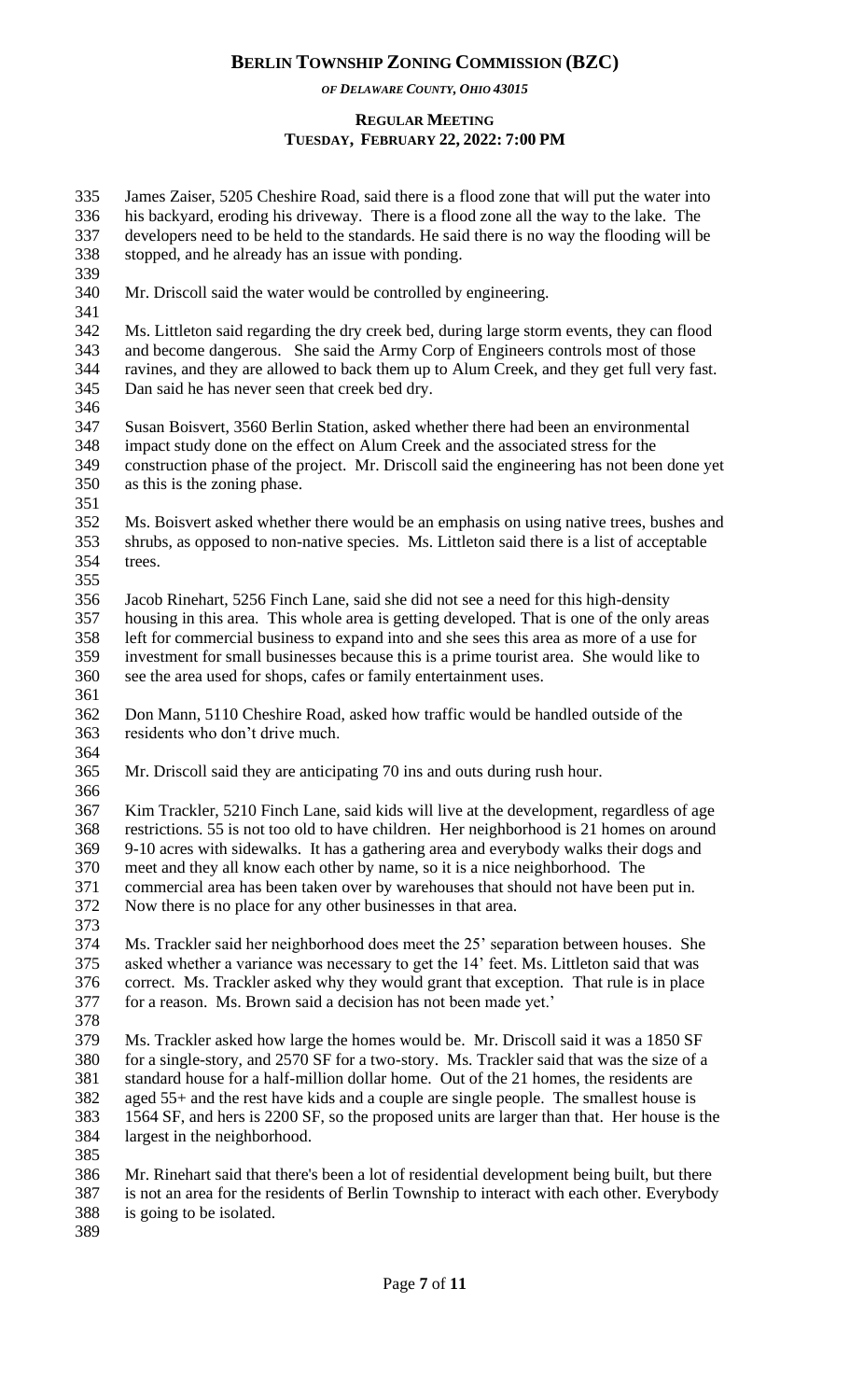*OF DELAWARE COUNTY, OHIO 43015*

#### **REGULAR MEETING TUESDAY, FEBRUARY 22, 2022: 7:00 PM**

 Don Zeiser, 5190 Cheshire Road, said the density is way too high. He is over 55 years old but when he downsizes he would like a place that has a community house he could rent for a gathering. When he's 60 or 70 he is not going to be walking a mile but plans to socialize. 

 Jamie Boudinot, 3686 Messing Court, said she owns property at 2526 Curve Road as well. She asked whether the developer has any existing communities in the area that are similar to this. Mr. Driscoll said there is one on Avery Road called Villas at Castleton. Ms. Boudinot asked how many miles of road the community would have. Mr. Driscoll said it was about half a mile.

 Ms. Boudinot said if each home was 1800 SF, that would be 57,000 SF and the road would be another 71,000 SF, which was about 128,000 SF of area that would have runoff and she was concerned that it would not be absorbed and redirected properly. She asked whether the retention pond had been engineered to handle all of that runoff, and whether chemicals from the surfaces would be handled.

 Ms. Boudinot asked how many units would be built if the development adhered to the 25' required separation between structures, and asked that be taken into consideration. 

 Ms. Weber asked how the private road would be maintained and who would do the snow removal. Mr. Driscoll said it would be a management company.

 Mike Hasson, 5210 Finch Lane, said Cheshire Road will be expanded in the future, and he asked who would be giving up the right-of-way. He suspected it would be the people on the south side of Cheshire Road, as this was being built up alongside the road. \

 Mr. Hasson was concerned that the 55+ designation would not prevent younger people from living there, and also about the requested divergences. The residents are tired of it, the area is becoming overpopulated, and there is no rural charm. The traffic is terrible in the area and the traffic speed is dangerous.

 Ms. Littleton said that she was also concerned about variances, and that was one of the reasons why she joined the BZC. Typically, a developer will add amenities to help make up for such requests. She asked the applicant to consider that. There are also density concerns, and the side yard setbacks are small. She suggested that the applicant take a second look at this.

 Ms. Sloas said even with the extra parking spaces, it would be tight with 14' in between homes.

 Mr. Voss asked whether the site has all of its utilities. Mr. Driscoll said water and gas would need to be brought in from the Double Eagle Golf Club site.

 Ms. Trackler said it is her understanding that another person is interested in building 6-7 homes on the site. Ms. Littleton said there was an informal meeting with another group.

Tara Shield, 5222 Finch Lane, said the mentioned amenities in exchange for the

 divergences would not benefit the other residents in the area. Ms. Littleton said that was a good point as the two recent developments that were approved had parks that were accessible by the community. Ms. Sloas noted that there was a lot of negotiation for

 those variances, and what was requested was not what was approved. The BZC did not just cave to the original request.

 Ms. Shield said her home is 1500 SF and she has two kids living with her. Now there will be more impact to the school system. Ms. Sloas said zoning does not address the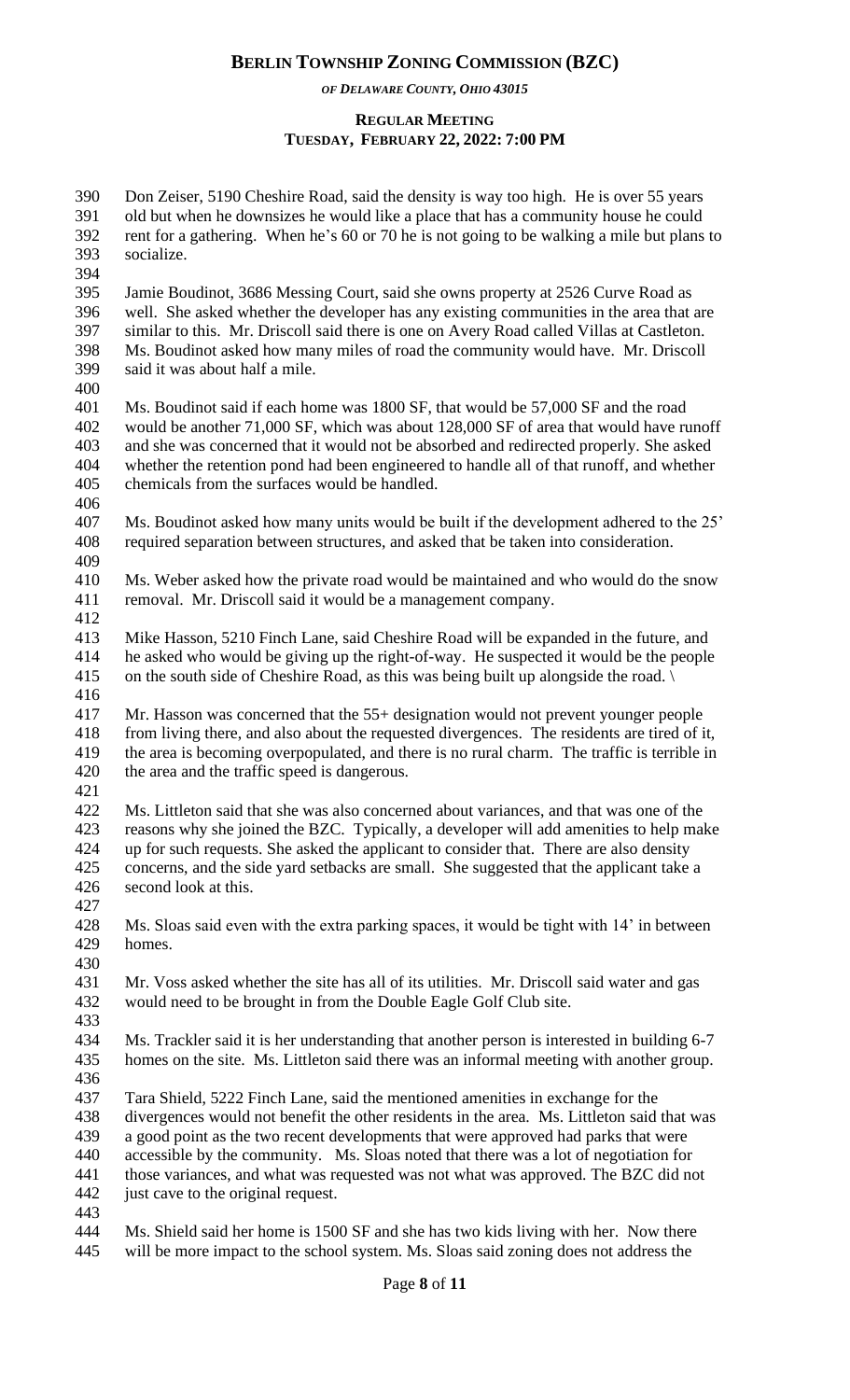*OF DELAWARE COUNTY, OHIO 43015*

#### **REGULAR MEETING TUESDAY, FEBRUARY 22, 2022: 7:00 PM**

 number of kids in a home. Ms. Littleton said the age restriction language is set by Ohio Revised Code. Ms. Shield said there is no guarantee there will not kids there. Mr. Driscoll said it is easily observable that there is maybe one kid at the most at these types of communities. Ms. Shield said that is not guaranteed. Mr. Hasson said he was told Johnnycake Corners was to be an empty-nester development, but that is not true at all as they are huge homes with many kids. The impact could be severe. Ms. Rippel said that development was applied for as a regular single-family development. The assistant said it is a requirement that the development has to provide proof of age every year to HUD to maintain the age restrictions. That will assure that it meets the standard, and it will be in the deed restrictions. Mr. Zeiser asked what the age restrictions would be. The assistant said the language is that one person over age 55 in 80% of the development, and it would be marketed as an age-restricted community. Mr. Z said 15 kids could live in one of the unites. Ms. Trackler asked what the point of advertising this as an age-restricted community and how it benefits the developer. Mr. Driscoll said it is a different kind of development and there will be fewer trips in and out so no turn lane will be required. Mr. Driscoll said he has done this before, and there might be one child out of 40 homes, and that was not age- restricted. It is not a development that's designed for children. Steve Flaherty commented via Zoom, said there is a benefit for this product in the township, and it comes down to location location location. He did not feel that this is the best fit for the product in this location. The Cheshire area is designed to be old-town and the rural core of the area with small businesses and housing. Mr. Flaherty said there are empty-nester neighborhoods that were not age-restricted but they included amenities. This is an attempt to cram a bunch of properties into a small area that is not set up for this product. TPUD may be appropriate here, but this may not be the appropriate place for this kind of project. The purpose of TPUD is to transition from other buffers of zoning to the rural core. This is throwing TPUD right into the rural core, and this is more of the single-family home, small businesses, or perhaps a mixed up design product, but not a cluster neighborhood. Mr. Flaherty said the Village of Cheshire is designed to be a small, walkable community. He sees this as a fit here but most likely in the business park, in the transition area, buffering the large commercial and high densities before the rural core. Ms. Kaplan said the applicant is requesting transitional zoning, but they are all struggling with the question of, where is the transition? She is having difficulty envisioning that in that space because there is a huge park to the north, the Village of Cheshire is across the street with small businesses and a community feel, and this is a rural area. Mr. Driscoll asked what she expected to be built across the street where the big fields are. Ms. Kaplan said that was zoned commercial and it will provide community gathering space and to improve the tax based. Mr. Driscoll said the property across the street is 100 acres and this could be transitional for that use, which could be residential. Ms. Kaplan said it could be broken up or a multi-use. To place a high-density environment in this space is very jarring to her. She appreciates the extra green space, but the homes are jammed together. The green space does not appear to benefit anybody. She does not like 498 the 14' separation of structures. There also are not enough amenities. Ms. Sloas said 14' separation is too dense for her, and she suggested taking out some of the units and putting some usable green space in.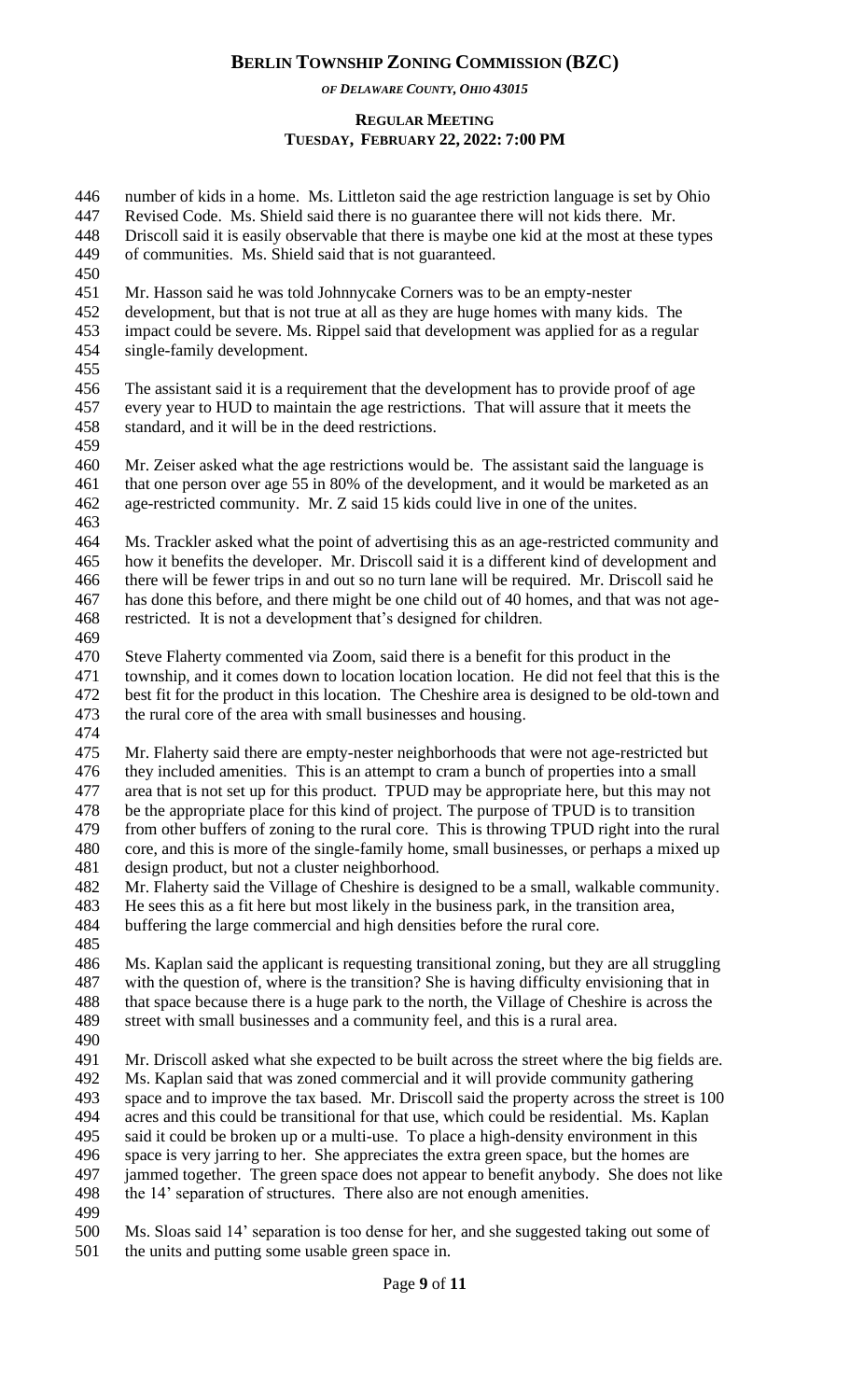*OF DELAWARE COUNTY, OHIO 43015*

#### **REGULAR MEETING TUESDAY, FEBRUARY 22, 2022: 7:00 PM**

| 502<br>503                      | Ms. Littleton said she supports all of the comments so far.                                                                                                                                                                                                                                      |                                                                                      |  |  |
|---------------------------------|--------------------------------------------------------------------------------------------------------------------------------------------------------------------------------------------------------------------------------------------------------------------------------------------------|--------------------------------------------------------------------------------------|--|--|
| 504<br>505<br>506               | Ms. Brown said the majority off the green space is not usable, and no amenities have<br>been provided.                                                                                                                                                                                           |                                                                                      |  |  |
| 507<br>508                      | This development does not reflect the rural core of the township.                                                                                                                                                                                                                                |                                                                                      |  |  |
| 509<br>510<br>511               | Mr. Driscoll asked that the application be tabled. There was a discussion about the<br>timing of the meeting.                                                                                                                                                                                    |                                                                                      |  |  |
| 512<br>513<br>514<br>515        | Amy Torrey-Rinehart, 5256 Finch Lane, asked whether the citizens can vote on a<br>rezoning. Ms. Brown said after the trustees approve an application, it is subject to a<br>referendum by the residents.                                                                                         |                                                                                      |  |  |
| 516<br>517<br>518               | Evans Farm.                                                                                                                                                                                                                                                                                      | Mr. Voss asked what the densest development was in this area. Ms. Kaplan said it was |  |  |
| 519<br>520<br>521<br>522<br>523 | Ms. Trackler asked whether the township was still considering the developer who came<br>in a few months ago to discuss 6 homes with a community garden and farmland. Ms.<br>Sloas said the BZC is not here to decide who gets the land. They are here to discuss<br>applications that are filed. |                                                                                      |  |  |
| 524<br>525<br>526               | Ms. Littleton said only informal meetings were held regarding the other possible<br>developer.                                                                                                                                                                                                   |                                                                                      |  |  |
| 527<br>528<br>529<br>530        | Ms. Littleton made a motion to table BZC 22-001 to April 12, 2022 at 7:00 P.M. Ms.<br>Brown seconded the motion.<br>Vote: Littleton, yes; Brown, yes; Sloas, yes; Graham, yes; Kaplan, yes. Motion carried.                                                                                      |                                                                                      |  |  |
| 531<br>532<br>533               | Ms. Rippel asked that the revised application be provided two weeks in advance of the<br>meeting.                                                                                                                                                                                                |                                                                                      |  |  |
| 534<br>535<br>536<br>537        | Ms. Littleton said the next regular BZC meeting would be on Tuesday, March 8, 2022 at<br>7:00 PM. Discussions will be held with Scott Sanders, executive director of the<br>Delaware County Regional Planning Commission to discuss updating the CLUP.                                           |                                                                                      |  |  |
| 538<br>539<br>540<br>541        | Meeting was adjourned.                                                                                                                                                                                                                                                                           | There was no further business to come before the BZC. Motion to adjourn and second.  |  |  |
| 542<br>543<br>544<br>545        |                                                                                                                                                                                                                                                                                                  | Steve Flaherty, Chairperson                                                          |  |  |
| 546<br>547<br>548<br>549        |                                                                                                                                                                                                                                                                                                  | Christina Littleton, Vice-Chairperson                                                |  |  |
| 550<br>551<br>552<br>553        |                                                                                                                                                                                                                                                                                                  | Jerry Valentine, member                                                              |  |  |
| 554<br>555<br>556<br>557        |                                                                                                                                                                                                                                                                                                  | Darcy Kaplan, member                                                                 |  |  |